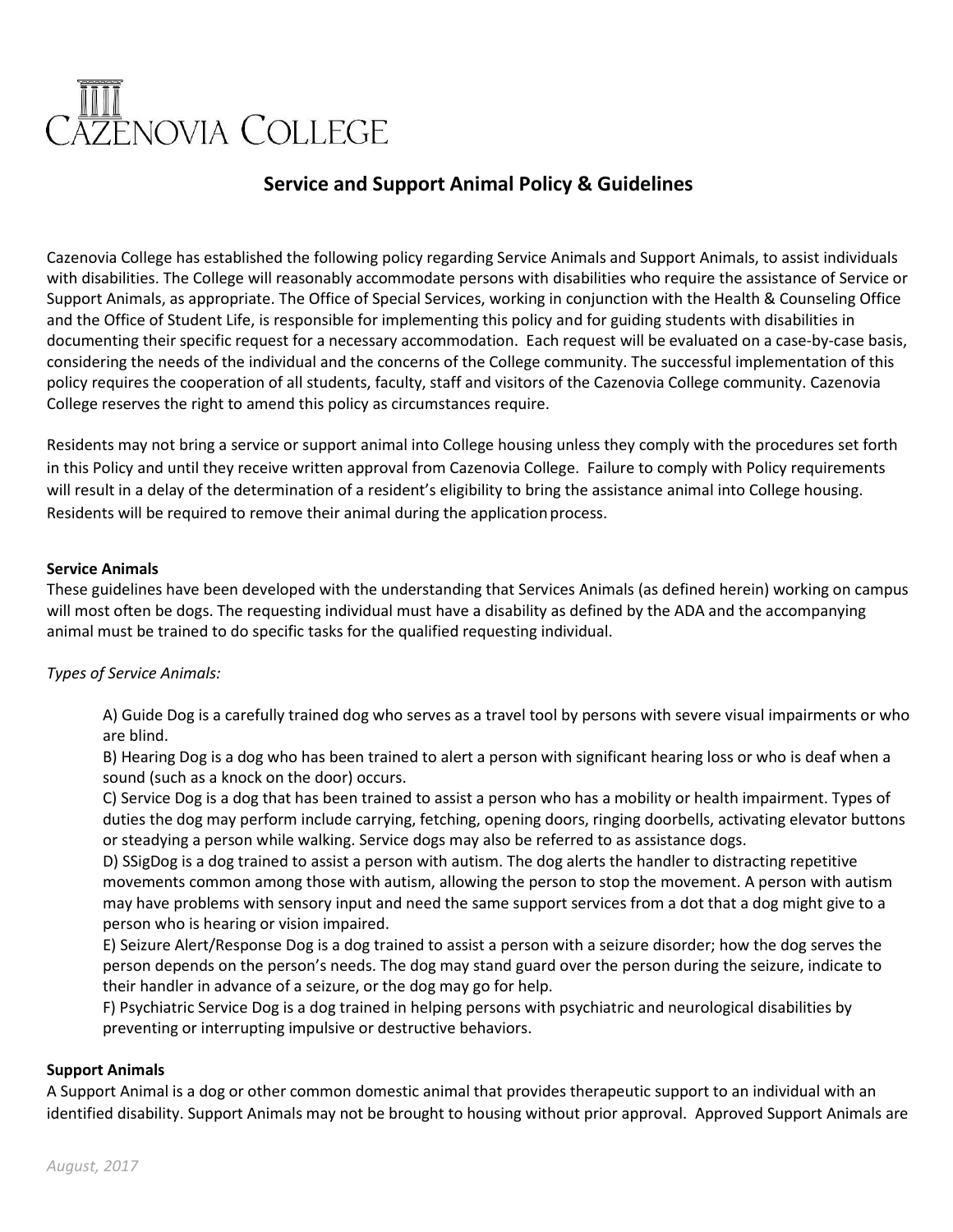*only permitted within the student's on‐campus housing assignment*. Each request is reviewed on a case‐by‐case basis and requires advanced documentation as outlined in this policy.

# **Procedures for Approval of Service and Support Animals in College Housing**

Incoming residential students must submit their request for the accommodation of a Service or Support Animal in college housing with their initial housing application by **August 1st**. The request form is available on the Office of Special Services webpage and on the New Student myCaz page. Returning residential students must submit requests by the indicated fall special housing accommodations date for the following academic year. Spring semester requests are due no later than **November 1st**.

All requests are subject to review and require current documentation as outlined in this policy. **While requests made after the designated deadline will be accepted and considered, there is no guarantee that Cazenovia College will be able to meet late applicants' accommodation request, including any needs that develop during the semester.** To make a request, students must contact the Director of Special Services and provide appropriate and timely documentation as outlined in this policy. This policy will be carefully reviewed with the person at that time.

# **Documentation for a Service Animal**

Individuals seeking permission to have a Service Animal on campus must provide information establishing the existence of an impairment and sufficient information concerning his or her functional limitations to show that the work or tasks performed by the animal is related to those limitations. Insufficient documentation that does not fulfill the outlined requirements may result in accommodation delays or denial.

## **Documentation for Support Animal**

A. Requests for a Support Animal in housing require complete documentation to be submitted before review and rendering of a decision and/or recommendation. Residents seeking approval of a support animal must be registered with Office of Special Services. Documentation (*form is attached*) must be dated within the last 6 months, should follow the Office of Special Services guidelines for documentation of disability, and should include the following information:

1. The credentials and contact information of the evaluator(s);

2. A diagnostic statement identifying the disability within the meaning of the Fair Housing Act – *ie. the student has a physical or mental impairment that substantially limits one or more major life function.* 

- a. *The provider must identify the specific physical or mental impairment;*
- b. *The provider must identify which major life activity that physical or mental impairment limits; and*
- c. *The provider must opine that impairment is "significant" within the meaning of the federal law.*

3. A description of the diagnostic methodology used and statement that the resident has a documented disabilityrelated need for a support animal;

4. A description of the current functional limitations;

- 5. A description of the expected progression or stability of the disability;
- 6. A description of current and past accommodations, services and/or medications;
- 7. Statement on how the animal serves as an accommodation for the verified disability;

8. Statement on how the need for the animal relates to the ability of the student to use and enjoy the living arrangements provided by the College.

Documentation must be completed by a physical or mental healthcare licensed provider or therapist who is familiar with the professional literature concerning the assistive and/or therapeutic benefits of assistance animals for people with disabilities.

B. Any individual approved for a Support Animal accommodation must: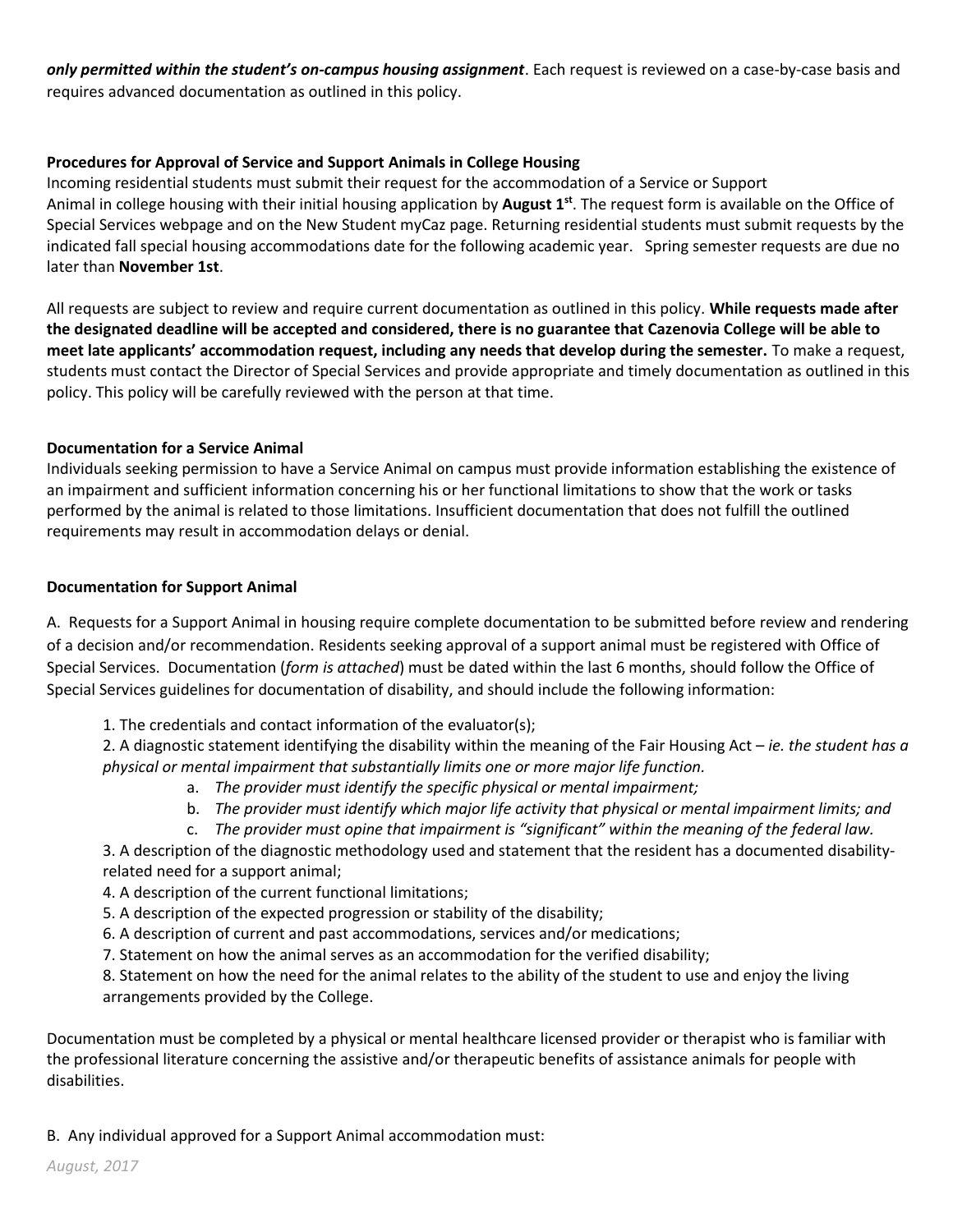- 1. Follow all established College policies (including the Code of Conduct);
- 2. Register the animal with the Office of Student Life prior to moving into campus housing each academic year;
- 3. Provide documentation at the start of each academic year with proof the animal is licensed (pursuant to applicable laws) and in good health;
- 4. Review and sign appropriate forms as requested at the start of each academic year.

#### **Conflicting Needs/Health Concerns**

The Office of Student Life will make a reasonable effort to notify residents in the building where the Support Animal will be located. Individuals who have medical issues and are affected by animals (e.g., asthma, severe allergies) should contact the Office of Student Life as soon as possible. The person may be required to provide verifiable medical documentation to support such claim. Reasonable accommodations may be made to consider the needs of both persons to resolve the problem as efficiently and effectively as possible. If there is an allergy/animal conflict within a residence hall, or elsewhere, that cannot be resolved between the two parties, then the Office of Student Life and Office of Special Services will collaborate on a solution.

#### **Damages**

If a Support Animal damages the assigned residence hall room or other College property, the cost of the damage will be assessed and assigned to the student's account. The owner is responsible for insuring cleanliness and proper care and treatment of the animal and its environment.

#### **Responsibilities of Owners Using Service or Support Animals in Housing**

A) Students with disabilities who utilize Service or Support Animals at the College must register annually with the Office of Special Services. Students who are seeking College residential housing must complete the appropriate housing request process.

B) The Owner is responsible for assuring that the Approved Animal does not unduly interfere with the routine activities of the residence or cause difficulties for students who reside there.

C) The animal must have a health statement, including vaccination record, from a licensed veterinarian dated within the past year. Proof of good health must be provided on an annual basis.

D) The animal must meet legal requirements. All licensure requirements of the town of the animal's residence must be met. Proof of such license must be provided to the Office of Student Life (e.g. – New York law requires that every dog be licensed. Service dogs are exempt from the license fee).

E) The owner is responsible for any damage caused by their animal and must take appropriate precautions to prevent property damage or injury. The cost of care, arrangements and responsibilities for the well‐being of an authorized animal are the sole responsibility of their owner at all times.

F) For students with roommates: All roommates or suitemates of the owner must sign an agreement acknowledging that the Approved Animal will be in residence with them. In the event that one or more roommates or suitemates later do not approve, either the owner and animal or the non‐ approving roommates or suitemates, as determined by the Offices of Student Life, may be moved to a different location.

G) The animal must be well groomed, and measures taken at all times for flea and odor control. The residence may be inspected for fleas, ticks and other pests once a semester or as needed. If necessary, college approved pest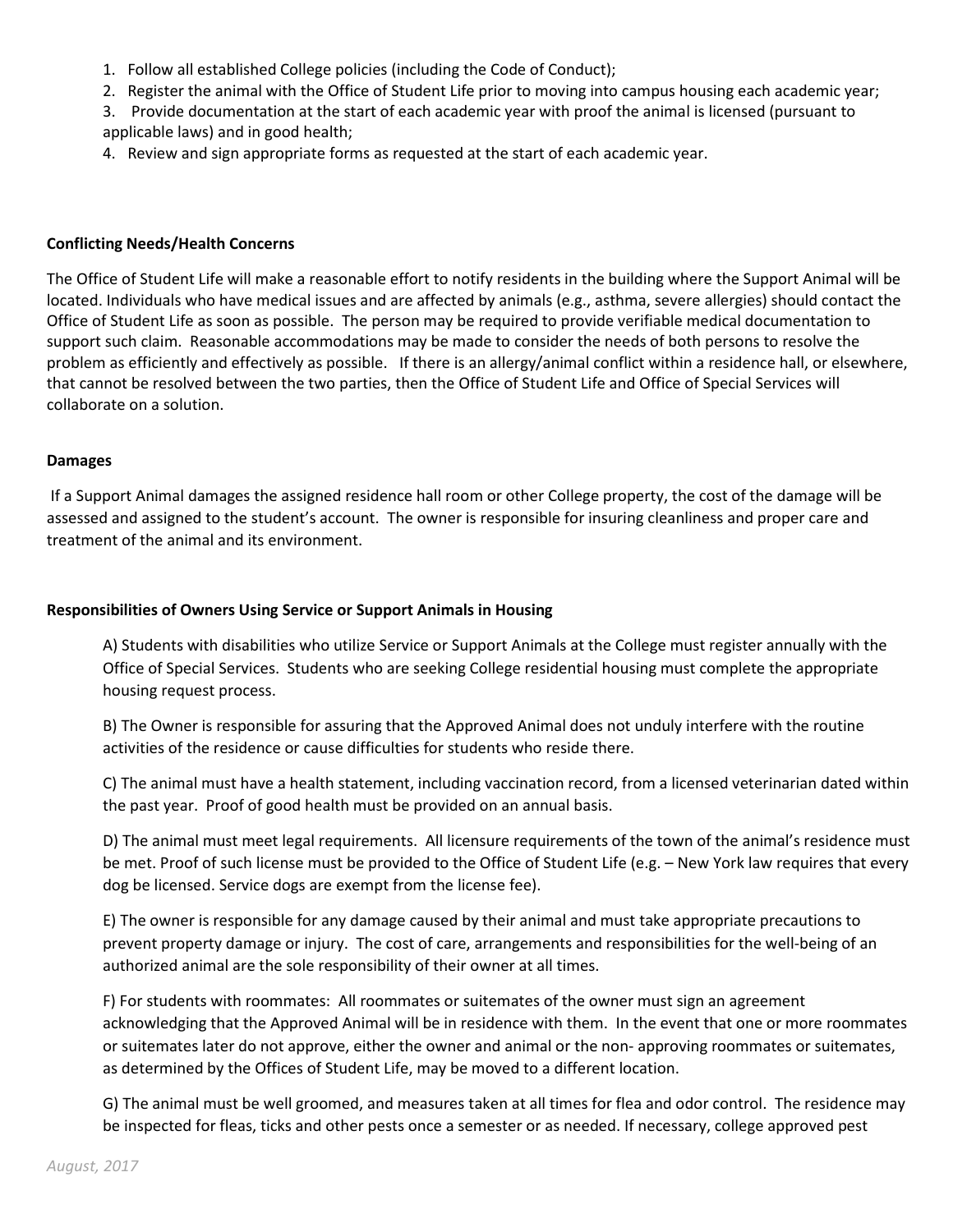control services will be utilized and the animal owner will be billed for the expense of any necessary pest treatment.

H) Support Animals must be contained within the owner's housing assignment at all times, except when transported outside the private residential area en route off campus in an animal carrier or controlled by leash or harness.

I) Support Animals are not to be left alone overnight in campus housing or left to be cared for by another student/individual. If the owner leaves the campus for a prolonged period of time, the animal must be taken with them.

J) The College reserves the right to place other reasonable conditions or restrictions on the animal depending upon the nature and characteristics of the animal. If an individual feels he or she is unable to comply with any of the requirements contained in the policy she or he should contact a member of the Office of Special Services to address the matter.

K) Approved Animals must be housebroken. The owner is responsible for removal and proper disposal of the animal's waste. Removal must be immediate. Individuals unable to clean up after their animals or who need assistance should notify Office of Special Services staff so that alternative arrangements may be agreed upon. If an animal urinates or defecates inside of a building, or in another area that requires cleaning or maintenance, the owner must notify staff, and will be responsible for the cost of such cleaning.

L) The Owner agrees to continue to abide by all other residential and College policies. Reasonable accommodation which may constitute an exception to a policy that otherwise would prohibit having an animal does not constitute an exception to any other policy.

M) The Approved Animal must be under the control of the owner at all times, such as on a leash or in a carrier, whenever not in the resident room or assigned housing space. Approved Animals must be reasonably well-behaved; this includes no excessive or unreasonable barking, whining, scratching, chewing or aggression as this type of behavior is likely to impact the ability of other residents to use and enjoy their College housing.

N) If an Approved Animal is determined to be out of control, the infraction will be decided on an individual basis. The owner is fully responsible for the actions of the Approved Animal. The owner is held to the code of conduct in relation to any behavior caused by the animal. Consequences for misconduct may include, but are not limited to, a plan for correction of disruption (e.g. muzzling a barking dog), and refresher training for the animal and owner, or exclusion from College facilities.

O) Any violation of the above rules may result in immediate removal of the animal from the College, pending disciplinary action. The College may remove an authorized animal when the animal poses a direct threat to the health or safety of others, the animal's presence results in a fundamental alteration of the College's program, the owner does not comply with the responsibilities outlined in this policy, or the animal or its presence creates an unmanageable disturbance or interference with the Cazenovia College community.

P) Should the Approved Animal be removed from the premises for any reason, the owner is expected to fulfill their housing obligations for the remainder of the housing contract.

# **Areas Off Limits to Service and Support Animals**

The College may prohibit Service Animals in specific locations due to health and safety restrictions. Restricted areas may include, but are not limited to, mechanical rooms, custodial closets, research laboratories, wood and metal shops, rooms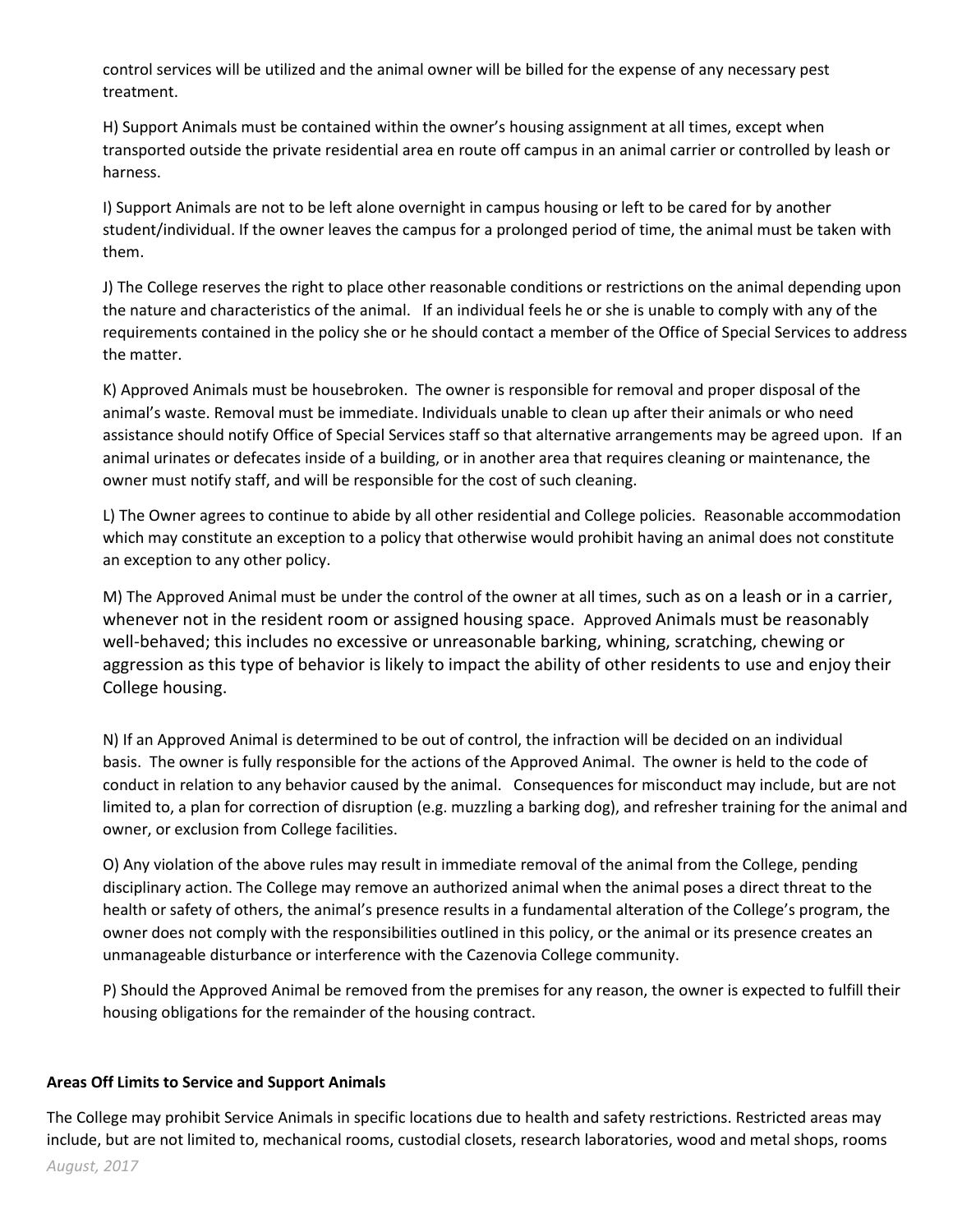with heavy machinery, areas where protective clothing is necessary, areas where there is a danger to the animal, and areas outlined in state law as being inaccessible to animals. Authorized animals may be prohibited from labs if the lab supervisor has reason to believe the animal's presence would compromise the environment or if the environment poses a physical danger for the animal. *Support animals are only permitted within the student's on campus housing assignment.* 

# **Removal of Approved Animals**

The owner may be directed to remove an animal that is unruly or disruptive (e.g. barking, jumping on people). If the improper behavior happens repeatedly, the owner may be prohibited from bringing the animal into College facilities or events until the owner can demonstrate appropriate steps taken to mitigate such behavior. Any animal that exhibits aggressive or unsafe behavior may be prohibited from College facilities or events.

#### **Appeals Procedures**

If the decision is made to deny a request or remove a service or support animal, the owner may request an appeal. The appeal must be submitted in writing to the Director of Special Services within 5 calendar days of receiving written notice of denial or removal. The appeal must state a specific reason for reconsideration. The Director, in consultation with the Health/Counseling Offices and the Office of Student Life, shall review all information necessary to render a written response and may request additional information and/or documentation. A written response to an appeal will be issued within 10 calendar days of receipt of an appeal.

## **Definitions**

Approved Animal: an "Approved Animal" is a Service or Support Animal that has been granted as a reasonable accommodation under this policy.

Disability: defined as a physical or mental condition or impairment that is medically recognizable and diagnosable, and substantially limits one or more of a person's major life activities. These limitations may include performing manual tasks, walking, seeing, hearing, speaking, breathing, working, and learning. A person is substantially limited in major life activities if the individual is unable to perform the activity, or is significantly restricted as to the manner in which he or she can perform that activity when compared to the average person. Acceptable documentation of a disability can be from either a licensed medical or mental health provider. It should verify the disability as well as describe the need for a Service or Support animal.

Major life activities: defined as functions such as caring for one's self, performing manualtasks, walking, seeing, hearing, speaking, breathing, learningand working. 24 CFR §100.201.

Owner: the owner is the student or person who is responsible for any type of Authorized Animal on campus.

Pet: a domesticated animal that serves a role in providing leisure companionship to its owner. Pets are not the same as Service or Support Animals and are generally not permitted inside College facilities.

Physical or mental impairment includes:

Any physiological disorder or condition, cosmetic disfigurement, or anatomical loss affecting one or more of the following body systems: Neurological; musculoskeletal; special sense organs; respiratory, including speech organs; cardiovascular; reproductive; digestive; genito-urinary; hemic and lymphatic; skin; and endocrine; or